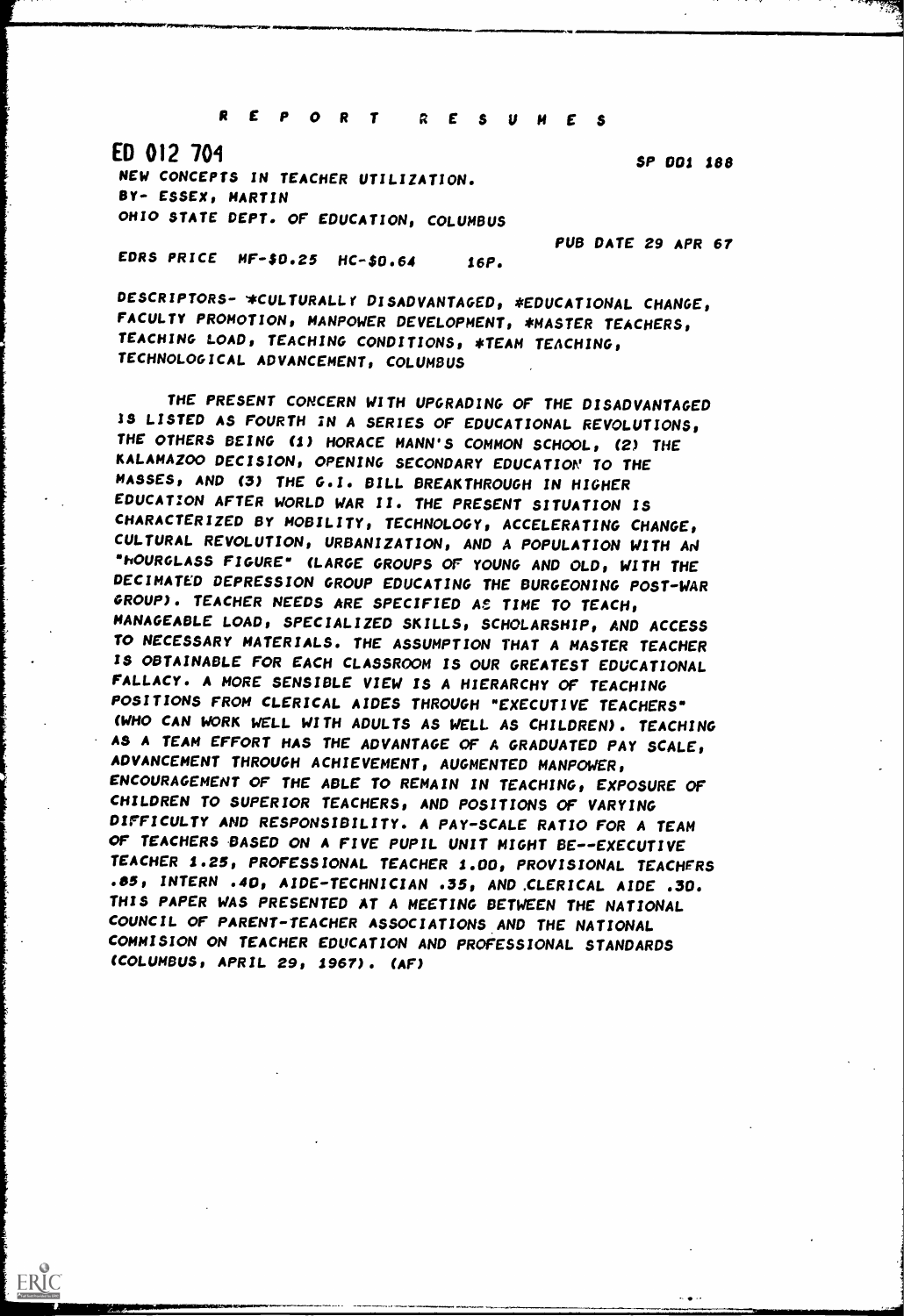**JUL 10 1967** 

## NEW CONCEPTS IN TEACHER UTILIZATION

...............r.....,,pisom...... ............

Martin Essex .State Superintendent of Public Instruction NCPTA--TEPS Saturday, April 29, 1967 Walnut Ridge High School, Columbus, Ohio

0012704

**Lui** 

ERIC

00

## U.S. DEPARTMENT Of HEALTH, EDUCATION & WELFARE OFFICE Of EDUCATION

THIS DOCUMENT HAS BEEN REPRODUCED EXACTLY AS RECEIVED FROM THE PERSON OR ORGANIZATION ORIGINATING IT. POINTS OF VIEW OR OPINIONS STATED DO NOT NECESSARILY REPRESENT OFFICIAL OFFICE Of EDUCATION POSITION OR POLICY.

Enshrined in the history of education is the stereotype of the frontier schoolmaster. His was the rural American school that produced the Rockefellers, the Firestones and the Ketterings, and won respect for the profession of teaching. The term "schoolmaster" is out-of-date today, but the need for educators who are masters of their profession is greater than ever on our modern frontier.

**v** video

It is a frontier characterized by mobility. Thirty million Americans change addresses each year. Classrooms become cosmopolitan, and what is taught in Alabama or Oklahoma or West Virginia today, may determine the skills of the citizenry of Ohio, Oregon or.New York tomorrow. With the fact of geographic change, one out of every six jobs today is located in just three states--California, Texas and Florida--as population has moved westward and southward. We dare no longer be provincial in standards of teacher education and certification.

Our new frontier is characterized by technology. By the end of this decade, output per man hour will have doubled in the quarter century since World War II. Automation, cybernetics and a computerized economy have revolutionized employment.

We are the only nation that has deployed the majority of its workers to services in contrast to the production of goods. There are 15 million more Americans teaching, transporting goods, buying and selling, working for government and performing other services than there are in the entire form and goods manufacturing sector. Unfortunately, for all too many, there is no longer room at the bottom for the unskilled and unschooled.

It is a frontier of accelerating change.

The body of human knowledge is expanding at a geometric rate. Will Durant, in hit projected ten-volume Story of Civilization, may become the last scholar with the time and genius to master an entire field of human learning in a lifetime. Most of us cannot keep abreast of the developments within one specialized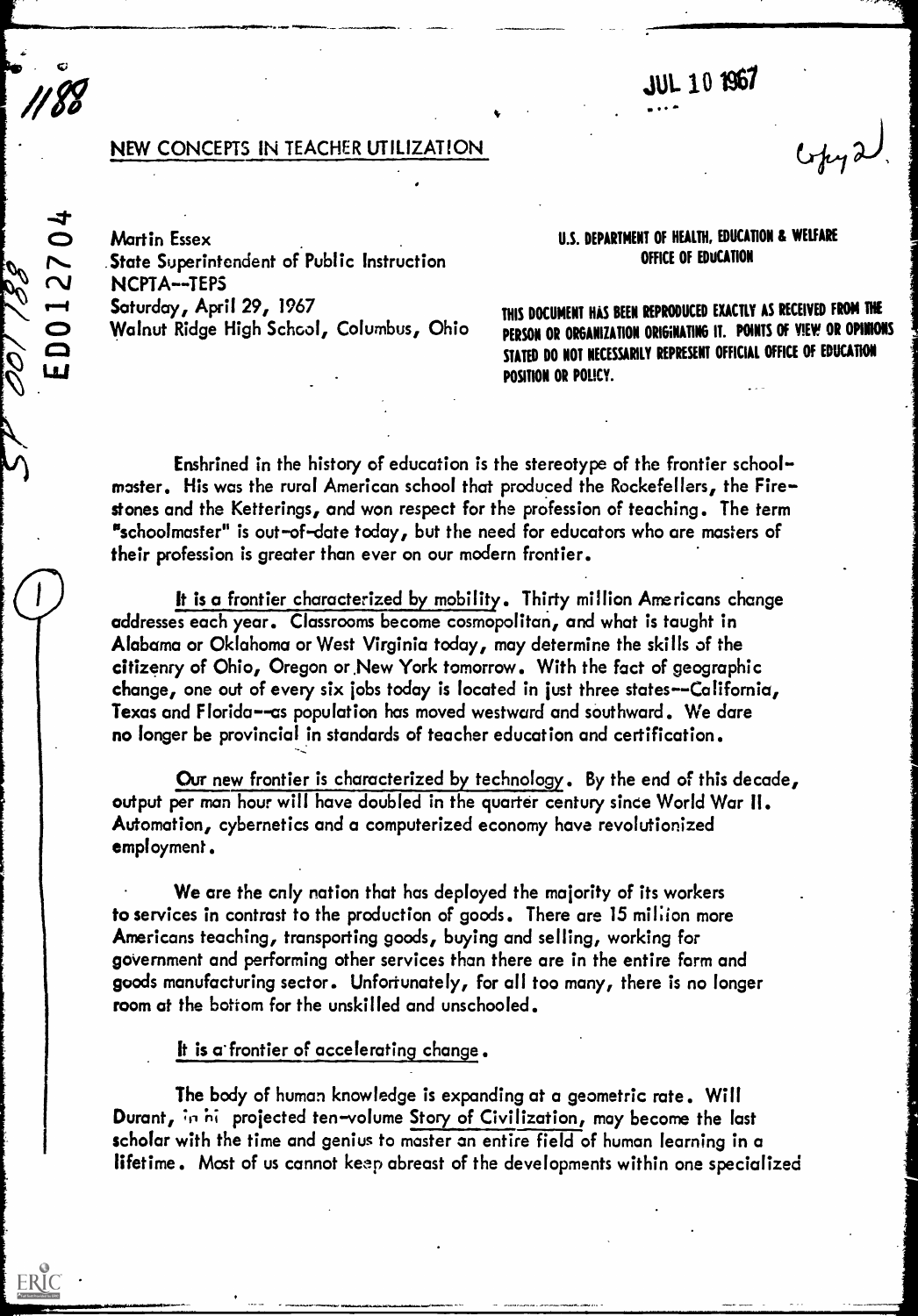branch of learning. Moreover, it is more difficult to determine which principles end facts to teach. One may not be able to predict which will survive in the . future. For example, a young man embarking on his career today may expect to prepare for several different jobs in his work career.

## It is a frontier of cultural revolution.

..............00rsvrIm" . -LG.- o.

 $\blacksquare$ 

ERIC

 $\cdot$ 

The sociologist, rather than the psychologist, has become the spokesman for the direction of education--particularly for the minorities--in America, New concepts, as yet unproven, about the education of separate ethnic groups ore guiding educational policy. Studies of family life., of children's self-image, and of neighborhood economics, confirm the factors of motivation and genetics that tend to perpetuate poverty and ignorance. Can the American school achieve what no civilization here or abroad has ever accomplished--that of changing the basic teaming rate of children? The pre-school Head Start programs are a hopeful, if unproven, venture in that direction.

If is a frontier of urbanization. The heterogeneous American village of doctors, lawyers, merchants and chiefs has given way to a homogeneous culture. V: hether we live in the suburbs or in the cities, we tend to group ourselves in populations of like backgrounds, like incomes, like ethnic heritages, like educations, and even like religions, The typical middle-class teacher may be confronted with entire schools of children with much more limited--or sometimes much more enriched--backgrounds than he possesses.

The big frontier is in the hearts of our cities---the bowels of the urban centers where an affluent society's economic failures today are concentrated. In an eorlier generation, the counterpart of these Americans dropped out of >school, but kept their self-respect as railroad gang laborers, farm hands or infantrymen. Today, power-driven devices have lifted the burden from men's bodies; there is no market for the strong backs on the farms or in the transistorized armed forces. These unneeded have become the hostile and the alienated.

It is a frontier of urgency, one in which the American people have become impatient with their schools. They want more innovation. Increasingly, also, education is becoming an element in notional policy. The role of education in national security is expressed in the National Defense Education Act. Education is seen as the avenue to employability in the Vocational Education Act of 1963. Education becomes an instrument for social change in the Economic Opportunity Act and Elementary and Secondary education Act.

words, the decimated group from the depression years is educating the burgeoning group from the post-war years. Schools, colleges, government, business It is a frontier with an hourglass figure--a large population at the younger side, another large group on the older side, and a slim waist between. In other industry--all are competing for the developed and experienced personnel in the 35 to 45 age group. Thus, the teacher shortage, more broadly, is a manpower shortage. There is no immediate solution to it; it challenges our most daring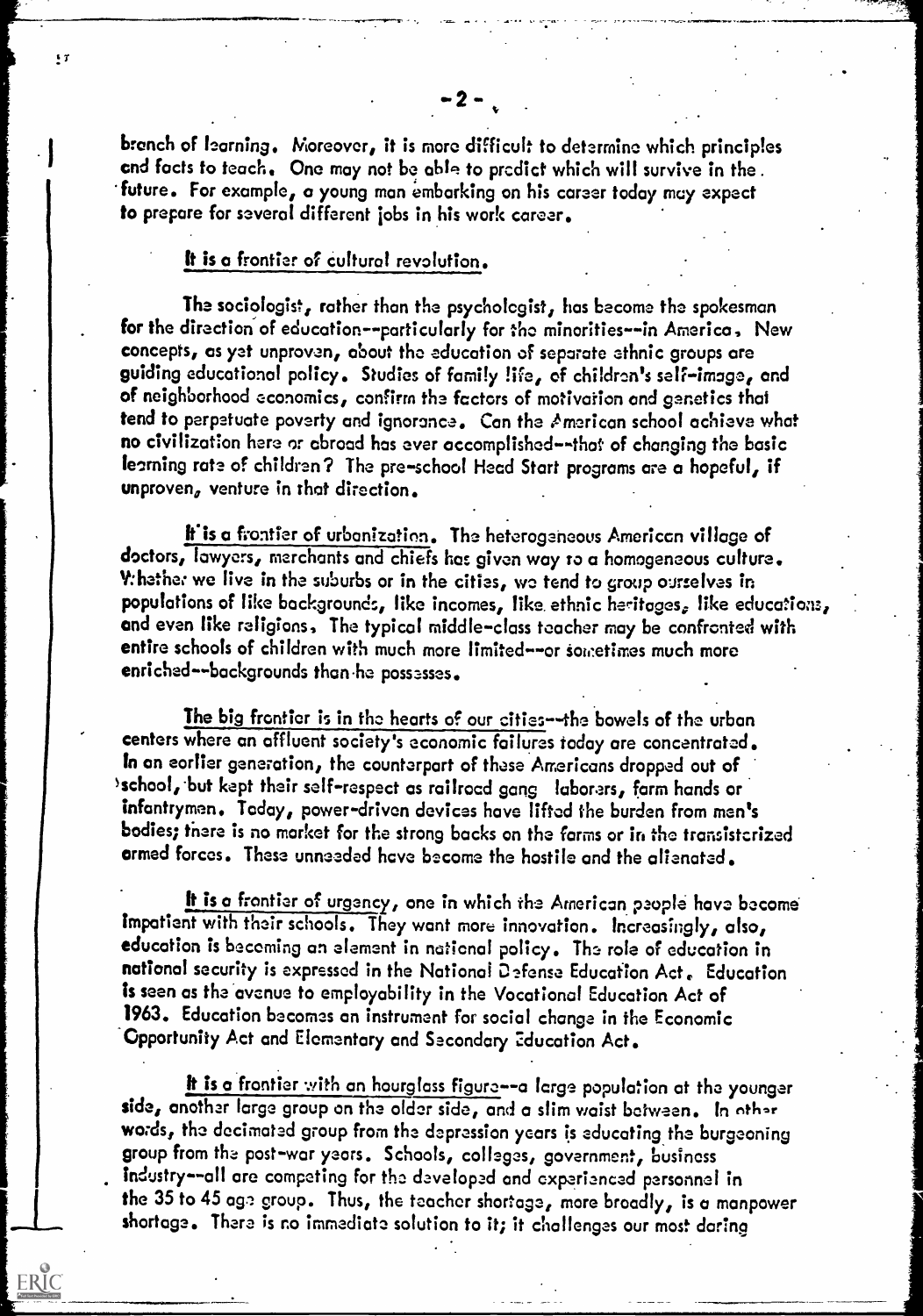thinking to deploy teaching talent in creative wcys.

Thus, we are part of a revolution in American education-a fourth revolution. The first was ushered in by Horace Nann and his exciting concept of a common school--opportunity for all. The second revolution erupted in our own midwest with the Kalamazoo decision that opened secondary education to the mosses. The third revolution was the breakthrough in higher education that accompanied the G. 1. Bill after World V:ar 11.

Now we are in the midst of a fourth revolution, unprecedented in our awn experience and its objectives unachieved by any other nation or civilization. The question is, can we upgrade and bring dignity to our economically disadvantaged--those for whom no school has served successfully?

Some of the new questions are repeatedly articulated in the market place of national concern.

Can we re-design American education to move up the average and the sifted to new heights? To further upgrade the skills and competencies of a whole generation? To make room at the bottom for those characterized as unemployable?

Can we accept responsibility for initial job placement for all American youth?

No profession in history has carried the mammoth, multi-targeted responsibilities that these questions present. The American school has been a phenomenal boon to the human race; its present challenge has defied even limited conquest to date.

To complete the miracle, education will be called upon to extend the values and ideals of our culture to now segments of the populace more effectively than the McGuffy Readers; to offer self-fulfillment to the 20 percent in the lower Income brackets so that they may shore in the spectacular scope of the American dream; and to serve the notional interest in defense, employability, eradicate poverty and, not least, continue to sustain representative government.

The tools of revolution ore at hand. Never have teachers had more spectacular resources with which to work.. Available are mechanical devices, from self-tutoring machines to tachistoscopes. Included also are electronic devices, from language laboratories to computerized listening centers. Newer types of printed materials are readily at hand from full-color charts to programmed textbooks. The visual aids go from overhead projectors to television sets. The information sources extend from electronic data processing to microfiche cords.

But it is what teachers don't have that concerns us most deeply.

ERIC

If the American school is to succeed in its enormous new responsibilities, its teachers must be better equipped for a highly complex professional responsibility.

t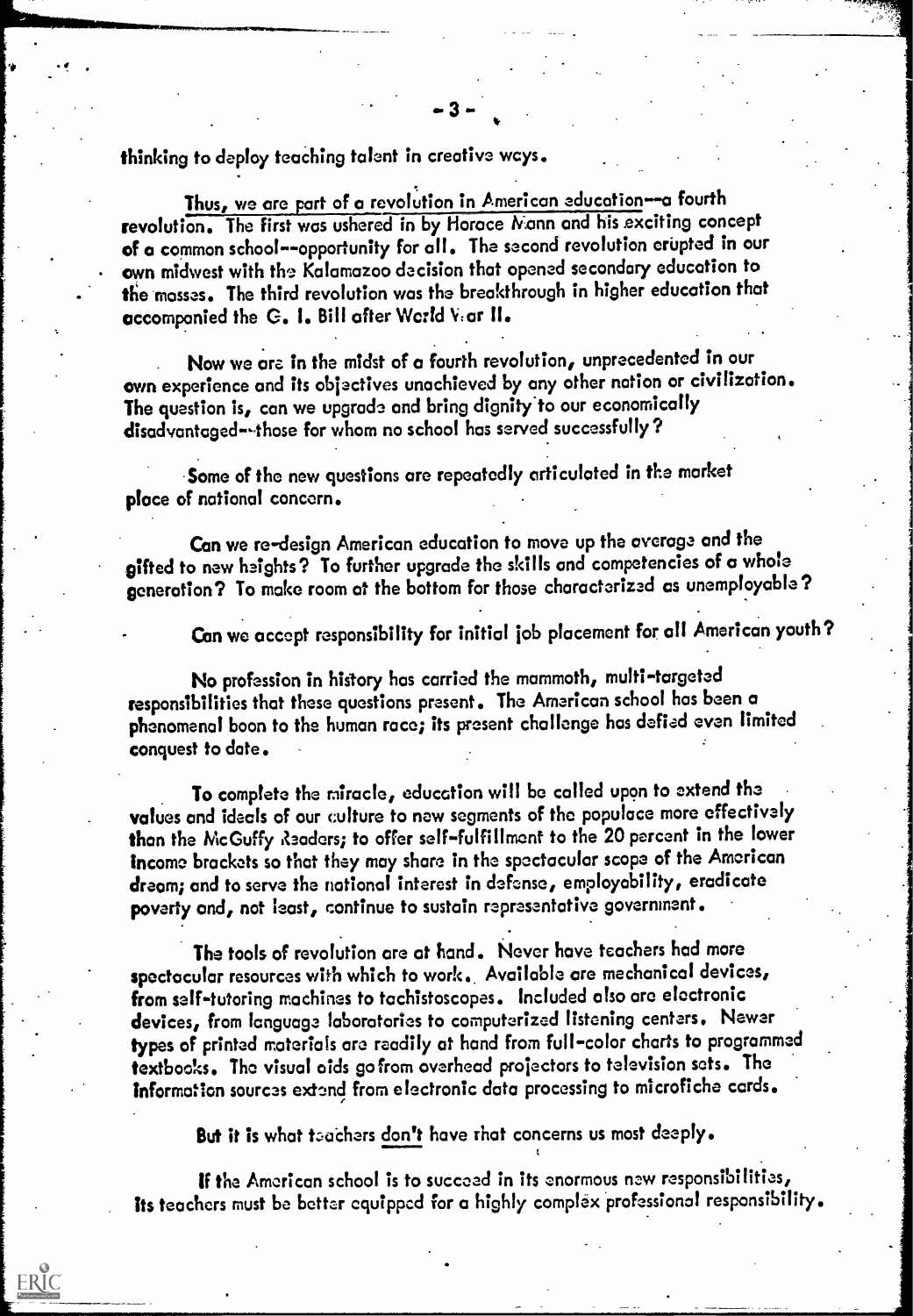Teachers need time to teach, With ;he mushrooming of what is to be taught within the school day and year, every activity which diverts teaching time from its central function is  $c$  !ers that may never be retrieved.

Thus, the routines of roll and record keeping, of material inventory and management, of pupils' toilet and clothing, of hall and lunchroom control--all could be handled by persons of lesser skill under the management of teachers. Teaching is very taxing work. Persons in other professions and occupations have attended school, and, unfortunately, appeared to assume that teaching is little, if any, more demanding than the role of the student.

From the standpoint of management, the teacher is an administrator, because he is assuming the responsibility for the direction of some 30 human beings.

In addition to the obvious demanding character of such work, perhaps we fail to fully comprehend the fact that these human beings are unlike u machine which can be halted for a coffee break. Children are little dynamos that run continuously, and, thus, there is no built-in button that the teacher can push to make them inanimate. The teacher soon learns, also, that, contrary to their undergraduate professors' lectures, these children and youth are not jumping up and down with enthusiasm to learn I Hence, the teacher is challenged to assume the highest level of executive management in the form of human motivation.

Teachers need a manageable load. The present American system of six hours of pupil contact a day is in contrast to the teaching lead that exists or is emerging in other parts of the world. In the first classroom-by-classroom survey of schools in the U.S.S.R., followed up by a return study five years later, we found our Soviet counterparts were revolutionizing the role of the teacher. The work week for secondary teachers had been reduced to eighteen hours and was anly.slightly longer for the elementary teacher, To provide the Soviet youngsters with additional learning opportunities, ether professional and para-professional personnel served in the youth palaces to direct field trips, science laboratory experiences, foreign language clubs, and a host of other worthwhile developmental opportunities, including physical education and recreation.

Working only approximately half the time of the American teacher, the Soviet teacher is freed to prepare intensively for each class that he meets, to read critically and analytically each pupil's daily written work, cnd, most importantly, to return the papers to the pupil the very next day.

Such prompt association with the learning experience brings meaning that is not possible in the Ame ican school, where the teacher may not be able to return the materials for a week or more; the unmanageable load that tends to prevail in the American school dulls the learning process and undermines the motivation that certain and swift marking of papers promotes. But the big bonus to teacher supply is the fact that the teacher can depart from the school each day with the feeling that ha has a manageable responsibility.

 $\bullet$   $\bullet$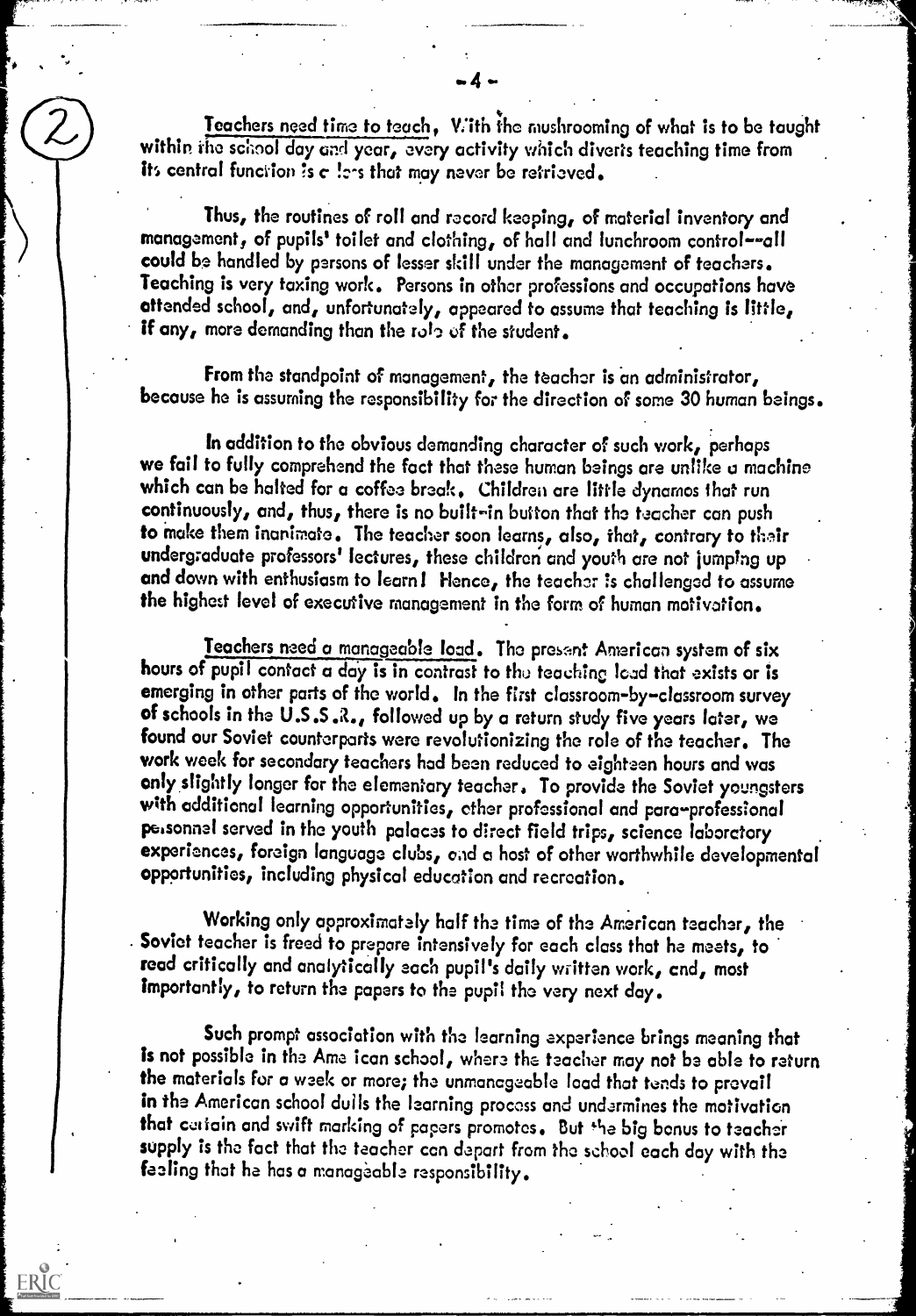Teachers need specialized skills. Research has taught the Mother Profession that both the learner and the learning process are complex; unlike many of her offspring disciplines, however, she has been late to specialize. Of a hundred persons in the field of medicine today, only eleven are physicians. Each doctor depends upon a team of more than nine technicians, nurses and other aides. No longer can we afford to isolate the teacher with a group of learners in the traditional fashion. .

version and the second series of the series of the series of the series of the series of the series of the series of the series of the series of the series of the series of the series of the series of the series of the ser

 $-5 - 7$ 

II

More teachers should be scholars in their disciplines. Teachers on the modern frontier need the opportunity--and the motivation--for graduate study in depth. The expanse of knowledge and the teacher's self-respect require academic attainments that permit the individual to be accepted as a scholar among scholars. We no longer can base an educational system on the level of learning represented by initial preparation for teaching. Society must both encourage and provide rewc-ds equal to the need for a growing number of scholarly teachers.

Teachers should have access to materials when needed. The bane of the conscientious teacher's life is the differently of obtaining resources when needed. Scheduling films, setting up projectors, replicating materials or tuning a TV receiver at a prescribed time, all interfere with the flow and continuity of teaching-so much so that teachers are tempted to banish the gadgets and rely on the simple expedients of lecture and recitation. Ways must be found for teachers to plan their work--then work their plan by having access to what they need when they need it, without frustration, delay or disruption. The white smocked laboratory assistant in the U.S.S.R. secondary science class is an example of the aide that makes an uninterrupted learning situation possible.

Without adequate time, a manageable load, the help of specialists, scholarly depth, and the convenient availability of materials, teachers today are denied a sense of satisfaction in their work. V. ithout the potential for satisfying work experiences, teachers cannot hope to fulfill their new and national responsibilities that confront education in our time.

Do we dare design a great breakthrough in the preparation and professionali--zation of teachers?

Can we upgrade the teaching profession in prestige, and the rewards of a free enterprise system, that will effectively compete for qualified manpower?

First, let us dispel a delusion that has existed in our country for at least a century. It is the falacious assumption that the master teacher is obtainable for every classroom.

This is a myth that simply isn't attainable in an industrial society where highly talented persons arc in demand for the many professional and managerial responsibilities required by an advanced economy.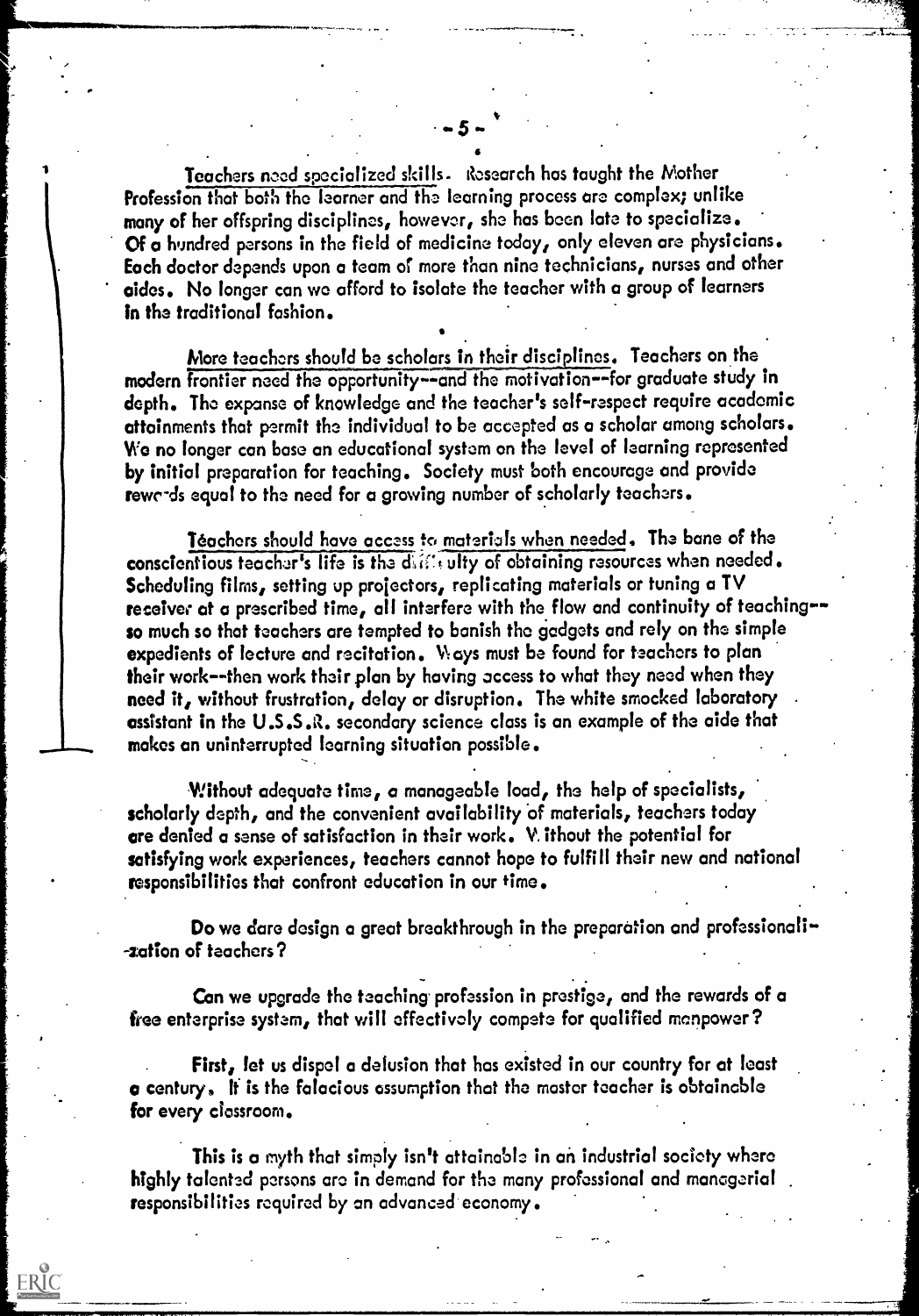People of exceptional ability come in random samples--they're not put up in  $r$ -s production packaging. One must question whether  $r$  -ystem which prepares and rewards all on an equal basis can ever be expected to produce an adequate supply of the exceptionally superior practitioner on which the advancement of every profession depends.

 $-67$ 

The current U. S. Commissioner of Education has said, "As things stand now, we conceive of teachers as all trained alike as novices. After four or five years, they receive a credential, and that's it 1 I believe it would be more sensible to devise a hierarchy of teaching positions ranging from interns to supervisors of career teachers. Shorter preparation would be required for restricted responsibility, while continuing and sustained learning would be necessary for the most erestigious career position."

Recogrizing teachers by variations in rates of compensation and status has been repugnant to teachers. But there is evidence of a changing spirit. The National Commission on Teacher Education and Professional Standards has called for "outstanding teachers to be recognized for their special qualities through variations in their assignments . . . extra compensation and status among their colleagues in terms of instructional influence and direction."

Restoring the concept of the master teacher would be a great breakthrough in elevating the prestige and rewards of the profession, but it is not enough. Our schools not only need better teachers, but, also, more manpower. Thus, the concept of a master teacher implies apprentices and aides as well. Here again, our thinking is changing toward a unit concept.

.  $\mathcal{S}$  and  $\mathcal{S}$ In its in-service program for teachers this year, TEPS has chosen the theme  $\qquad \qquad \blacksquare$ of "The Teacher and His Staff." The staff is conceived to include all school personnel who support and serve teachers, including student teachers and interns, teacher aides, clerical aides, specialists and consultants. "The isolated, oneadult classroom will pass out of existence," says TEPS. "Teaching . . . must be more of a team effort." To change the traditional concept of one teacher ministering to all children, to a system which involves cooperative effort, aides and other personnel will require a mammoth effort.

Central to it, of course, is differentiating the role of teachers. Permit me to explore briefly with you some of the dimensions.

Let us use as a base a concept of the professional teacher. The professional In our emerging system must be regarded as the career teacher--the fully prepared and committed teacher.

For our time, this moons the master's degree, with graduate work concentrated in the disciplines taught. The professional earns his status by successful teaching over a sufficient period to establish continuity, commitment

 $\cdot$ .  $\cdot$  .  $\cdot$  .  $\cdot$  .  $\cdot$  .  $\cdot$  .  $\cdot$  .  $\cdot$  .  $\cdot$  .  $\cdot$  .  $\cdot$  .  $\cdot$  .  $\cdot$  .  $\cdot$  .  $\cdot$  .  $\cdot$  .  $\cdot$  .  $\cdot$  .  $\cdot$  .  $\cdot$  .  $\cdot$  .  $\cdot$  .  $\cdot$  .  $\cdot$  .  $\cdot$  .  $\cdot$  .  $\cdot$  .  $\cdot$  .  $\cdot$  .  $\cdot$  .  $\cdot$  .  $\cdot$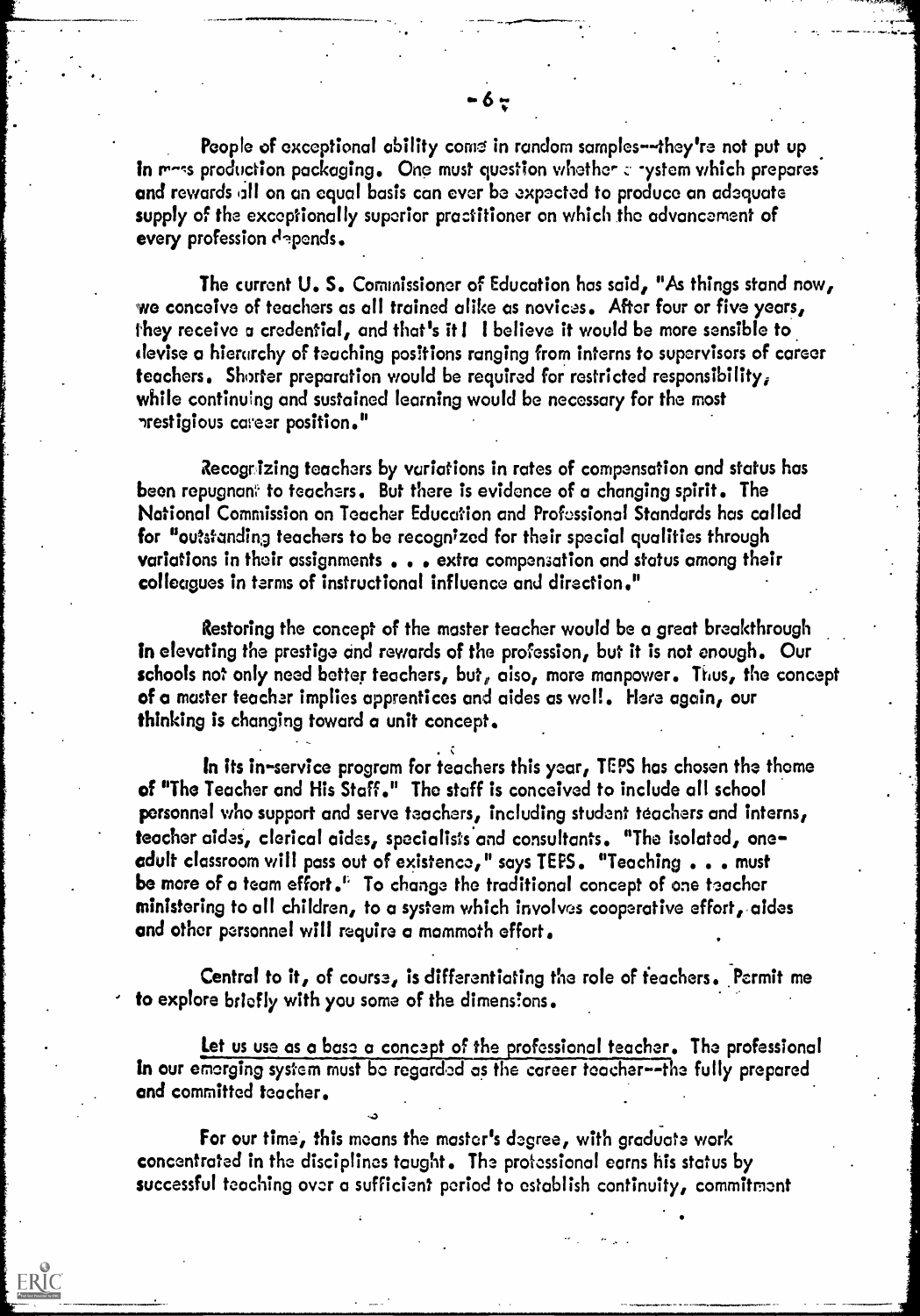and success in teaching. He demonstrates those qualities of en pathy and understanding that motivate and  $\cdot$  in the respect of pupils. He earns and exercises the privilege and responsibility of supervising the work of student teachers or interns.

The professional teacher, then, is the standard of our profession. He ranks in preparation, experience and salary above the bachelor-degree provisional teacher. He is qualified to guide the beginning bachelor degree, student or intern teacher. He may be assisted by technical or clerical aides. Thus, we have a unit potential for a number of pupils which could include the professional teacher, provisional teacher, beginner, intern or student teacher, and aides. There is, however, a competency needed that goes beyond the levels implied by these concepts and one which is demanded by the complexities of our new frontier.

I choose to label this level the executive teacher. Recognizing the facts of life regarding the distribution of abilities within\_a population, we must conceive means for sharing the exceptional abilities of superior teachers with more children and to hold within the teaching service our most talented persons. V.e must halt the drain of talented teachers who may become only average administrators.

The quality which distinguishes the executive teacher from the professional is that the former can work effectively with adults as well as children. This is a competency few teachers have, or, in fact, have even envisioned. This became evident in our inner cities with the burst of pre-school and compensatory services the past two years. Economic Opportunity and Elementary and Secondary Education Act funds brought the first major breakthrough in providing aides and assistants for classroom teachers. Vihen a pre-school class of 15 was organized with a teacher and one or two aides, however, it become apparent the few teachers were prepared to manage or utilize their assistants effectively. Some even rebelled and refused to accept them.

Thus, the preparation programs by which we may prepare aides and interns for future teaching will also need to encompass the retraining of teachers to utilize aides effectively.

Managing the total instructional team, however, would be the executive teacher. In addition to teaching, the major components of his role would be--

- ..To organize and direct the total team effort
- ..To assume responsibility for long-range planning of instructional units and curriculum goals . .
- ..To measure the dimensions of individual needs of pupils through an indarstonding of testing, diagnostic and guidance processes
- ..To prepare visual and lecture materials
- ..To schedule and organize equipment

ERIC

..To consult with parents and deal with home problems associated with school progress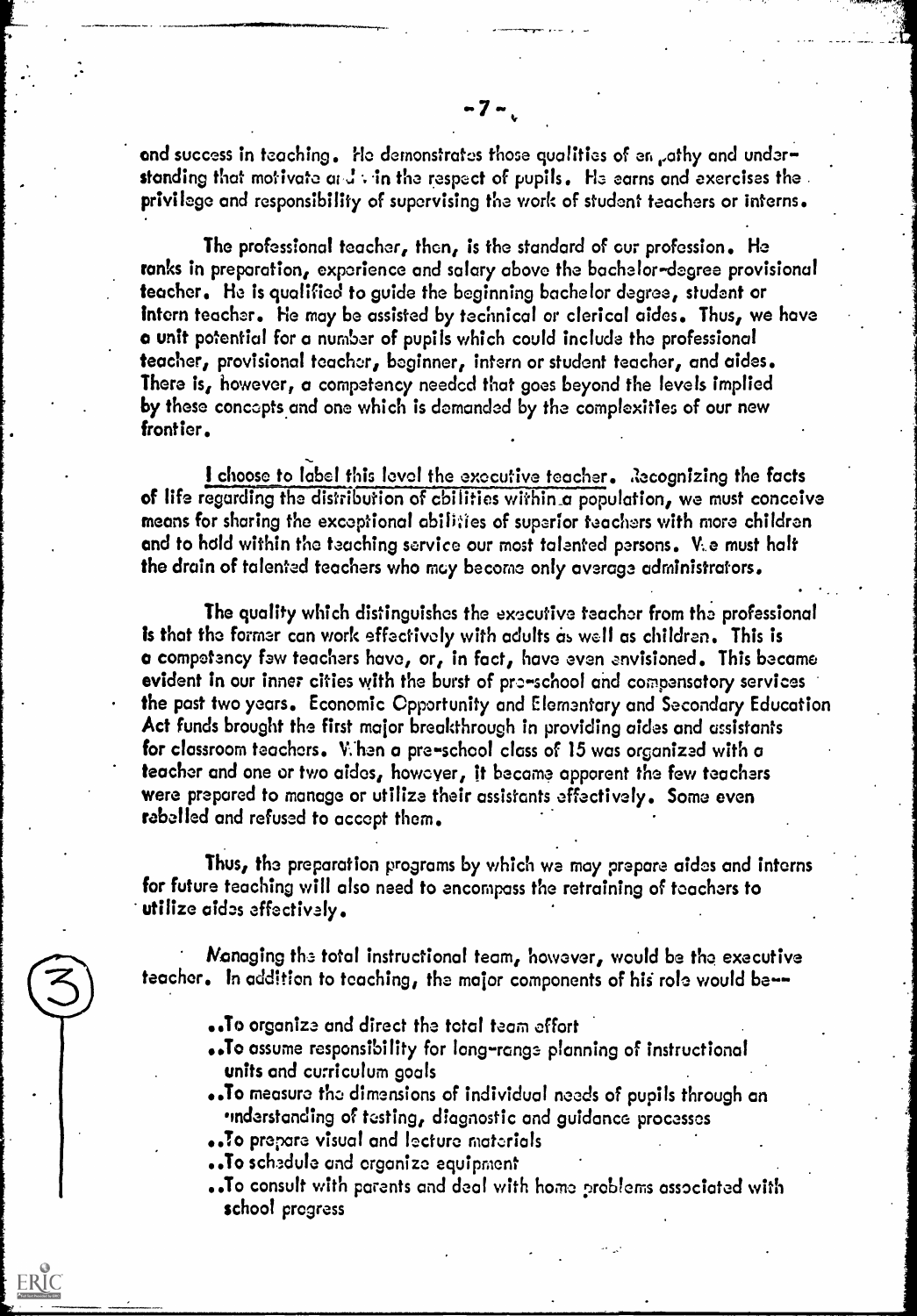- .. To direct the work of specialists in the diagnosis of learning problems, both for remediation and.for attaining maximum achievement from the overage and bright
- .. To plan and schedule special services including health, speech therapy and psychological services
- .. To associate with research, both as a participant and a consumer of research findings from elsewhere.

Opportunities to keep abreast of the E rst of new knowledge are opening up rapidly under U. S. Office of Education stimulus. The Michigan-Ohio Regional Education Laboratory (MOREL) and the Educational Research and Information Center (ERIC) are only two of the emerging avenues of experiment and information exchange. In that regard, the Greater Cleveland Research Council is a unique pioneer, an inspiration not only to the educators participating as members, but those throughout the nation who are using its exceptional materials.

 $ERIC$ 

 $-8 -$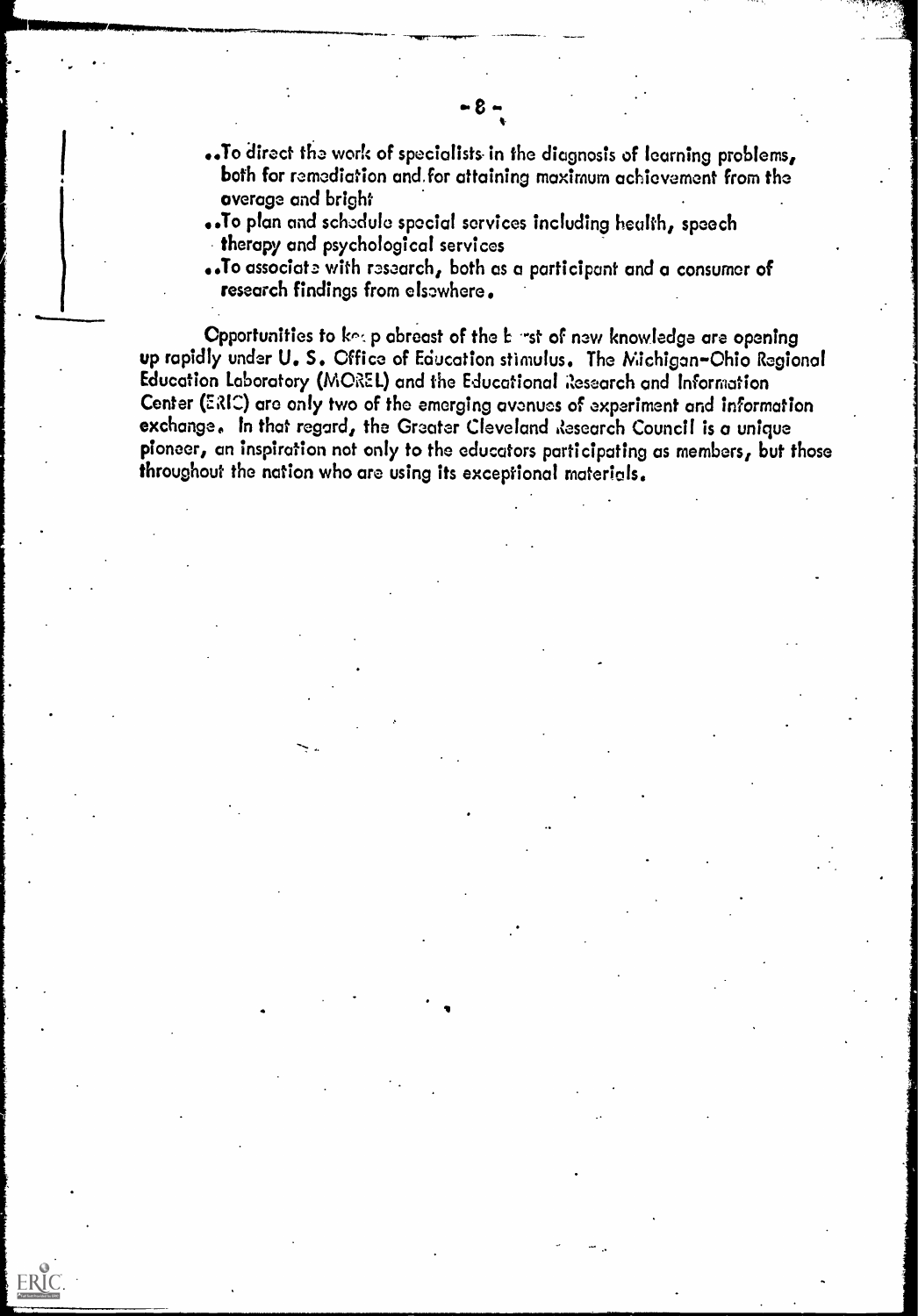Now, where does the executive teacher fit in the structure of a team or unit deployment of manpower? At the top, in a position roughly comparable to that traditionally occupied by the elementary principal in terms of pay and prestige. Here is how the instructional team mignt be organized:



In terms of preparation, the team would be composed of -

Executive Teocher Professional Teacher Provisional Teacher Provisional Teacher Teaching Intern

Aide-Technician Clerical Aide

ERIC

 $\mathscr{L}$ 

M.A. plus M.A. B.A. B.A. (Student Teacher (Retraining Teacher M. A.T. Program Minimum H.S. Minimum H.S.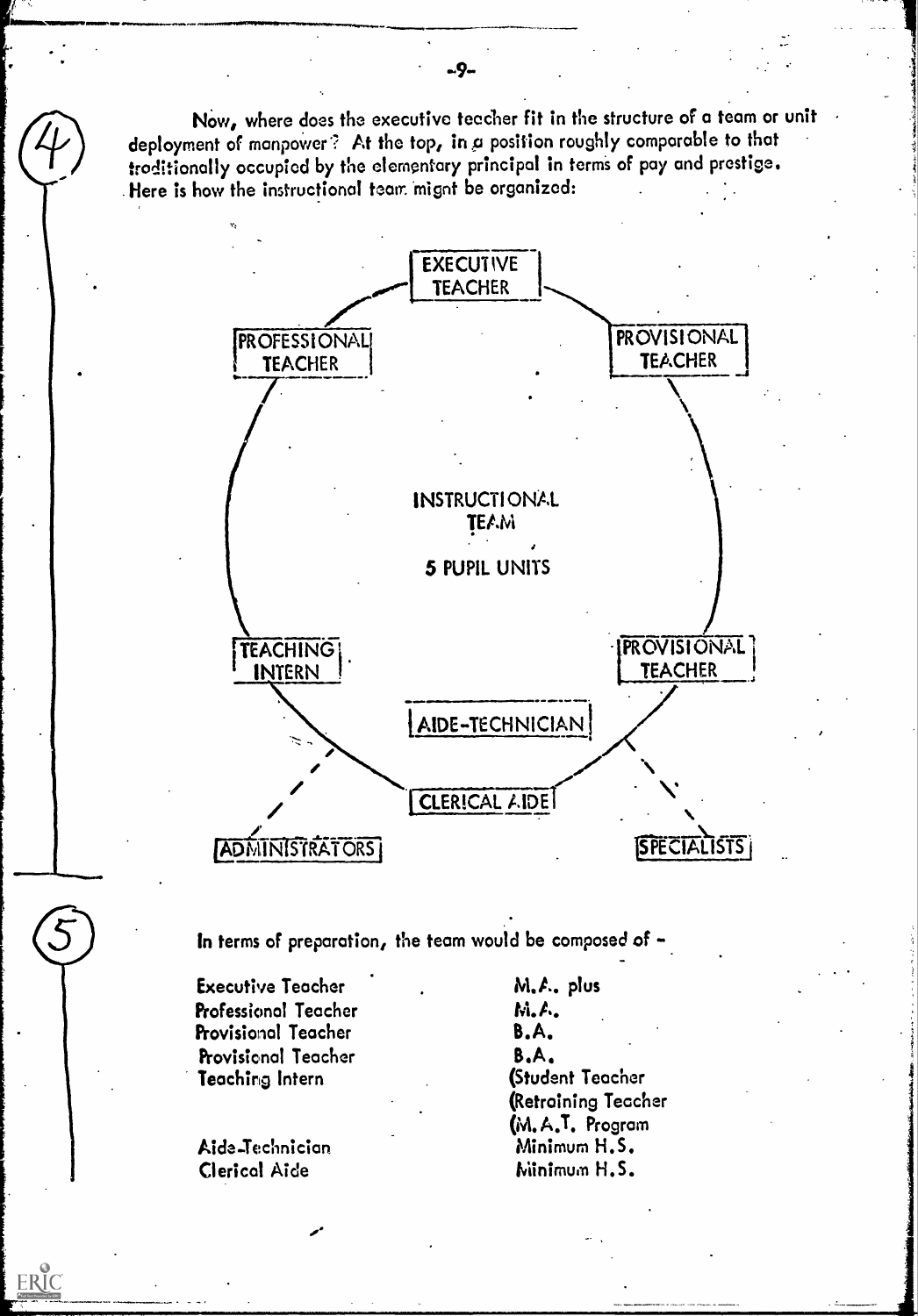$-10-$ 

erford and the second state of the second control of the second control of the second control of the second control of the second second second second second second second second second second second second second second s

Within such a team, there is room not only for the advanced and experienced teacher but also the aspiring and beginning 'one. The clerical aide might or might not have potential for future teaching, depending upon the concept of skill and service associated with the position. The aide-technician role, however, could be conceived as a non-professional job for housewives, college students and others on a part-time or full-time basis who aspire to become teachers. Their experience in setting up audio-visual equipment; laying out the day's texts and reference books according to plan; securing the fi Ims, filmstrips and recordings; assisting pupils with programmed and self-tutoring materials; and screening materials on cue from the lecturer or professional, would be invaluable parallel preparation to their collegiate courses.

The teaching intern, if paid a salary as a supplement, could extend his supervised initial classroom experiences to a year or more full time, rather than the part-time teaching that predominates present preparation patterns. Depending upon the plan of preparation to fit the needs of the school and the objectives of the colleges, the internship might be part of the student teaching experience, the initial year of the B.A. degree teacher's service, or the laboratory phase of a Master of Arts in the teaching program. Varied approaches should be tried as a means of attracting persons of best ability in largest volume.

Both the aide-technician and intern positions, however, offer means of attracting, identifying and holding promising prospects for future teaching careers. The clerical aide-- concentrating on records, - reports and replication- -might also be a similar source for future teachers if selection criteria were suitable.

The provisional teacher represents the basically prepared and qualified person in roles of lesser responsibility--working with small groups, conducting teaching routines and supervising ordinary classroom functions. His commitment to continued service, willingness to accept professional responsibilities, and progress in graduate study would determine his advancement to professional status.

The position of executive teacher would await those exceptional and dedicated scholars and practitioners whose drive and desire mark them for leadership. whose dedication and enthusiasm invite additional responsibility, and whose personal qualities and reputation earn them distinction in the community. He is paid at a rote significantly higher in accordance with his additional duties and responsibilities. In terms of ratios, the pay scale would look like this:

| Executive Teacher       | 1.25                              |  |
|-------------------------|-----------------------------------|--|
| Professional Teacher    | 1,00                              |  |
| Provisional Teacher     | $\overline{\boldsymbol{\cdot}85}$ |  |
| Provisional Teacher     | .85                               |  |
| <b>Intern</b>           | .40                               |  |
| Aide-Technician         | .35                               |  |
| Ciericol Aide           | .30                               |  |
| Total for 5 Pupil Units | 5.00                              |  |

 $\mathcal{L}% _{M_{1},M_{2}}^{\alpha,\beta}(\varepsilon)$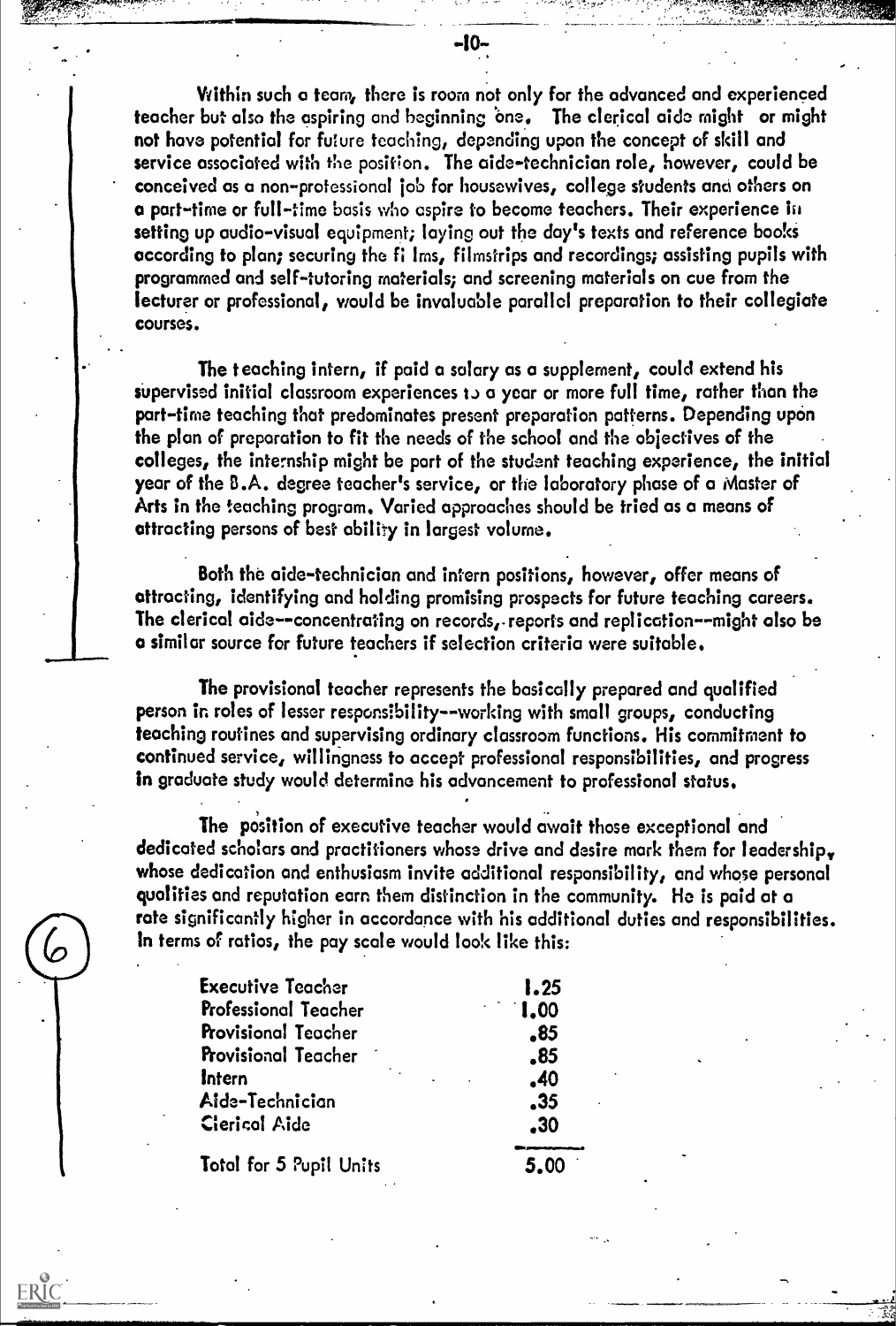Thus, this is no pie-in-the-sky plan--no dream of grandeur. Using the professional, or master's degree teacner, as the base of the system, the total equivalency after adding the aide-technician and clerical aide remains at five teacher equivalents for five groups of pupils. If the base were, at say, \$10,000--not unrealistic in terms of current master's degree salary schedules--an executive teacher could expect to earn \$12,500. An intern could begin at \$4,000--considerably more than most college fellowships now provide. Thus, the instructional team, while providing more prestige and greater resources for the teacher also gives the taxpayer the services he wants without additional cost, other than those factors that have affected salary schedules in the past, and which should continue in the economy<br>of the future.

Now, let us summarize the advantages of an instructional team headed by an executive teacher.

- .. It permits a graduated pay scale for varied responsibilities and status that have characterized professions other than teaching.
- . It brings to teachers the personal recognition and rewards of advancement<br>through achiavement.
- .lt brings added dignity and prestige to the teaching profession, hopefully a new level which it has not attained in the past in our society.
- ..It augments the manpower supply by bringing more persons to the realm of the classroom and gives them sound experience as a basis for making a career choice in education.
- ..It encourages the able to remain in teaching rather than to use it as a stepping stone to other professions.
- ..It brings to every group of children the talents of superior teachers, rather than treating them to a succession of beginners.
- recognizes the facts of the distribution of human abilities and capitalizes on the best that each person can contribute.
- ..It provides for lesser and greater positions of responsibility on the teaching team without detracting from the traditional concept or pay of the professional teacher.

 $\boxed{\prod\limits_{\substack{\mathcal{F}\text{full fact from } \mathcal{F} \text{prod} \\ \mathcal{F} \text{full fact from } \mathcal{F} \text{prod} \text{ odd}}}$ 

 $\delta$ ,  $\delta$ ,  $\delta$ ,  $\delta$ ,  $\delta$ ,  $\delta$ ,  $\delta$ ,  $\delta$ ,  $\delta$ 

111111lIt 011111119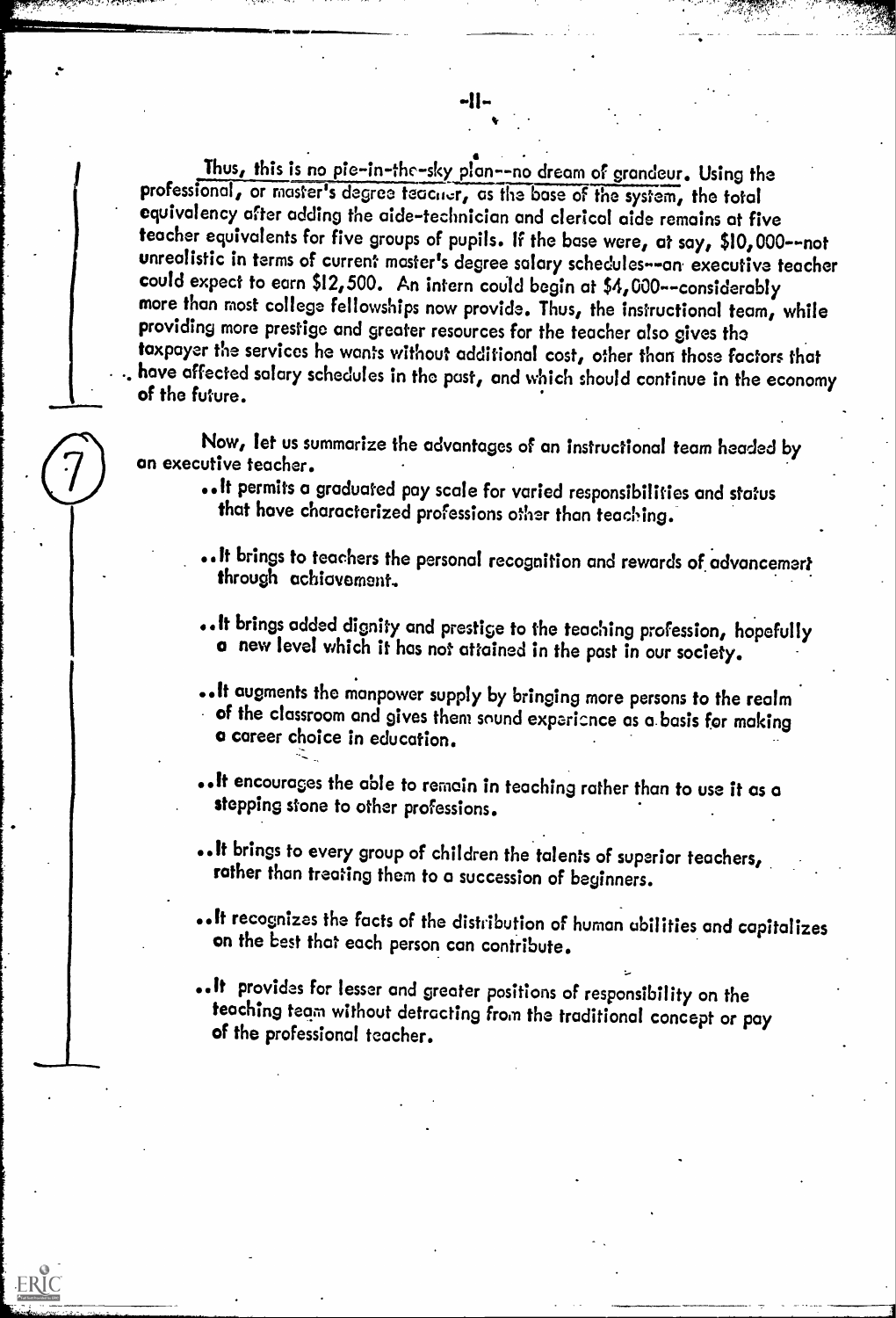The implications to teacher preparation institutior  $\epsilon$  a obvious. They may find it helpful to refer to the course catalogue of business administration to Include management training in the graduate work of the executive teacher. During the pre-service preparation, the teacher education institutions should begin suitable counseling to direct persons toward their maximum talents--such as those who have writing potential, those who show evidence of lecturing well, those who organize effectively, and those who have the skills to design visual and other teaching materials. In addition, and particularly at the greduate level, the institution will be concerned with experiences which will develop persons who can structure and systematize learning experiences in terms of the contributions and roles of each member c<sup>4</sup> the team.

For those who venture onto this new frontier of teaching, the responsibilities of leadership will be as demanding as those faced by intrepid frontiersmen of the past who have exhibited a zest for adventure and exploration. Nowhere is this more evident than on the frontier of the modern American city. It is the frontier on which three-fourths of our children are now being taught and more than 80 per cent will be taught in the last quarter of this century.

It was the larger cities in the first quarter of our century that made the great advancements in American education. It is in our urban complexes where we shall prove whether or not tomorrow's schools can be good enough--indeed, whether they can achieve heights mankind has not yet been able to attain. It is in these schools that we shall determine whether the American dream can be fulfilled for all children regardless of circumstances.

Ours is now the task of bringing about the fourth revolution in American education--of educating the lower 20 per cent in ability who worked in the fields, farms and mines of America a generation ago. They have become the alienated, hostile, useless generation who perpetuate the welfare roles from father to child.

In an elementary class of 35 they now represent 7 future dropouts, the one in five of our population for whom the American School was not designed. A combined work and study experience hay be an essential ingredient that our society must develop on a large scale.

Perhaps we should consider some special recognition for the teachers who already are leading the expedition on the inner-city frontier. These are the real "pros" who have volunteered to initiate the innovative programs to use their skills to start this fourth revolution. They may qualify as executive teachers--but we owe them even more than pay and prestige.

''4,`,','';'.., ..".....,..

4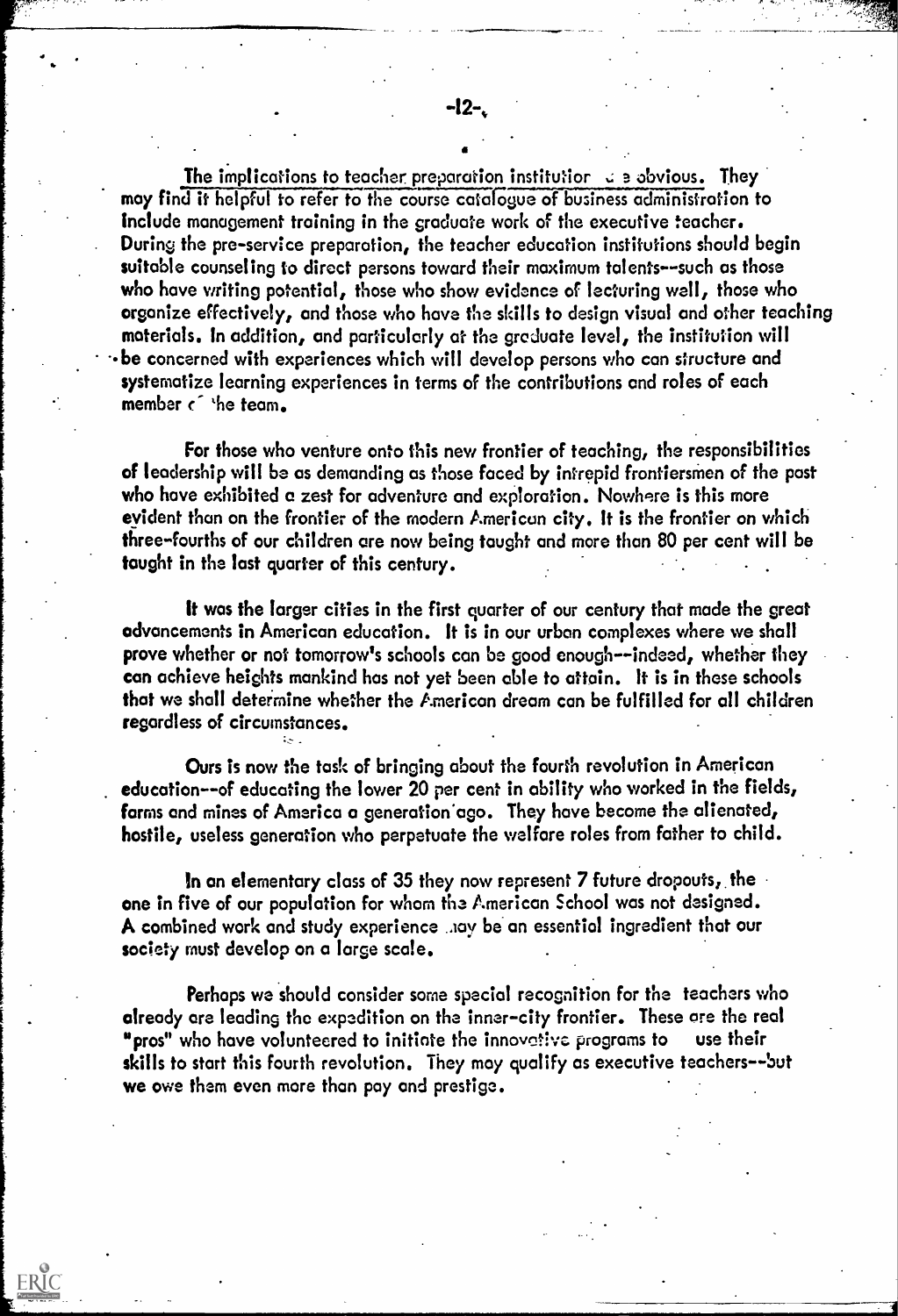-13-

Until that time, what does the executive teacher concept offer the teaching profession as we blueprint the last quarter of the twentieth century? It promises a happier outlook for the teaching profession--one in which the specialized skills of well-prepared teachers assume greater value in our society.

It suggests more manageable job conditions. The executive teacher can be freed from some of the routines of record keeping, supervised study, test administration, and activities management to concentrate more effectively on individual pupil analyses and instruction and the direction of supplemental and remedial services.

It implies greater depth of scholarship, more graduate study in the major discipline, and more individual research in the psychology and practice of teaching.

It promotes a higher professional standing which may attract more career teachers and a growing body of competent colleagues. The mobile mass of maidens-which constitute the most serious and perennial shortage of personnel--can be succeeded by a better balance of professionals of both sexes.

It encourages a career concept of teaching which recognizes the skills and experiences of knowledgeable persons whose life work is dedicated to the professional pursuit.

It elevates the battered concept of methodology to the level of professional skills and techniques-4n understanding of the causal relationship to problems and remedies.

Finally, it marshalls modern aids and materials to the teacher's disposal.

In the fully automated, computerized classroom, with the assistance of technical, clerical and teaching aides, the executive teacher can accomplish more, in greater depth, with more pupils than ever conceived before.

And if there be satisfaction in the achievement of but one pupil, how great can be the sctisfaction of a teacher who is master of many? The frontiers of -teaching today con offer all the thrill and rewords which hove always beckoned the adventuresome. Happy hunting!